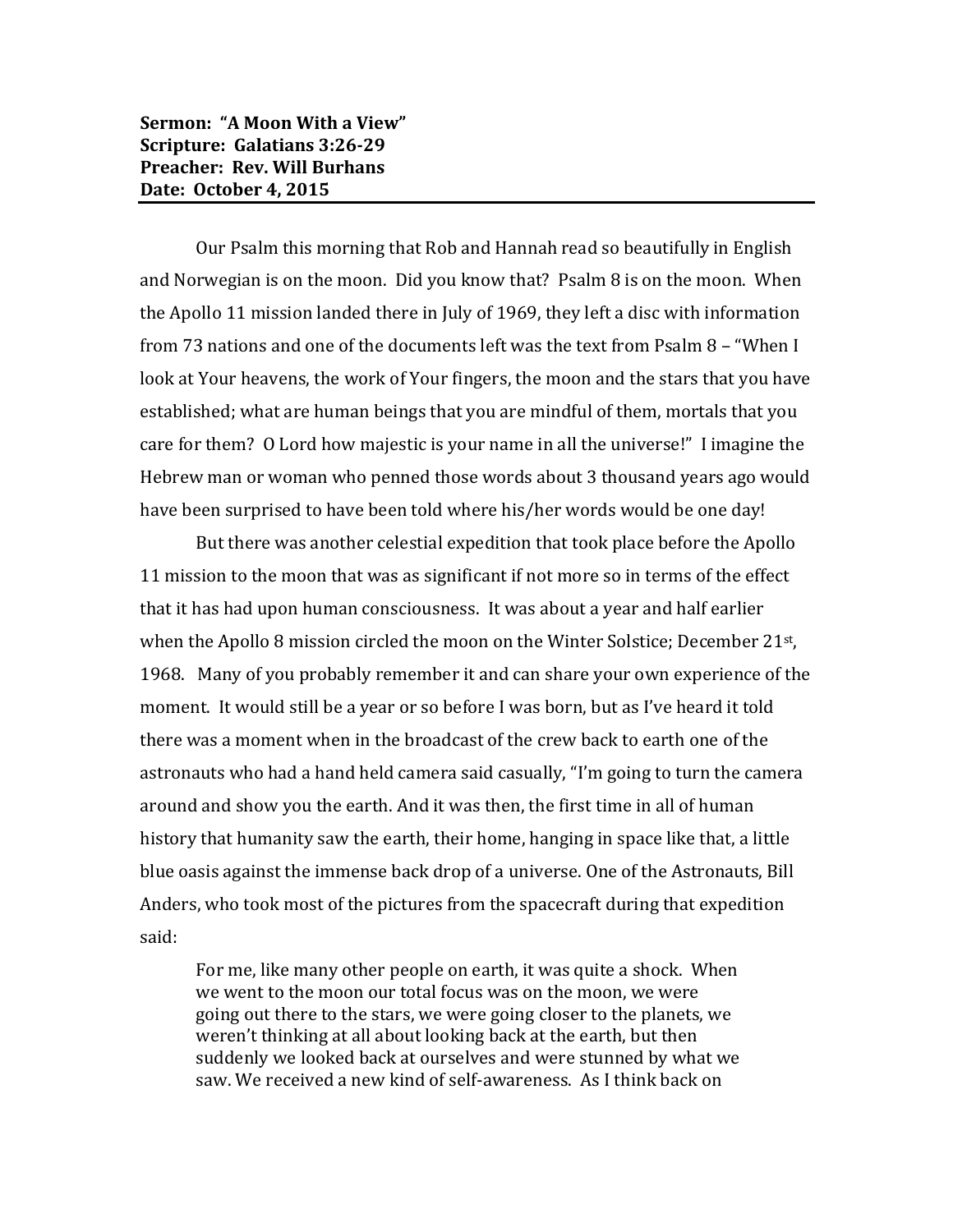what we did that moment may well have been the most important reason we went.

And so our global consciousness dawned on us. We witnessed earth-rise from the vantage point of the moon and the rising realization that we are all in this together, that our borders and boundaries, divisions and distinctions were not even visible from that vantage point, but rather our common home, a beautiful tear drop of a planet that holds us all; all of our struggles and strife, all of our pursuits and activities, all of our loss and our gains across all these millennia.

Such a shift in perspective that came from traveling 250,000 miles from the earth and looking back is also the gift offered by religious tradition as well. Worship on Sunday mornings and other spiritual practices should have this effect on us – that we might remember and regain and come to a larger more Godly, you might say, perspective. For too often in a week's time, in our everyday lives, does our vision become myopic and impaired, our lives and our struggles, our sorrows and fears, loom large and color how we see the world. But what our scriptures do and what our prayers are intended for and what the music is designed to break us free rom those limitations, to draw us someplace deeper, to some state of awareness that is more broad and capacious, a more expansive perception of what is. Whether we are Buddhist or Christian or Muslim or Hindu this is at least part of the point of what our spiritual practices intend to do for us – to bring us from merely mortal sight to Divine sight, from human insight to God insight. It should be like standing in the park out here in front of the church and suddenly being whisked out to view where you were standing from the moon. Same person, same eyes, extremely different perspective. So too should worship - when at its best - grant to us that kind of perspectival shift.

It's something of what the disciples experienced in relating to Jesus, a major upheaval and re-orientation of their perspective. What they saw and understood of their lives, like all of us, was small, narrow, tribal, self-oriented and what Jesus broke open for them was the capacity to see from the heights of God-orientation, a perspectival shift that was disorienting if not terrifying at times. Jesus worked hard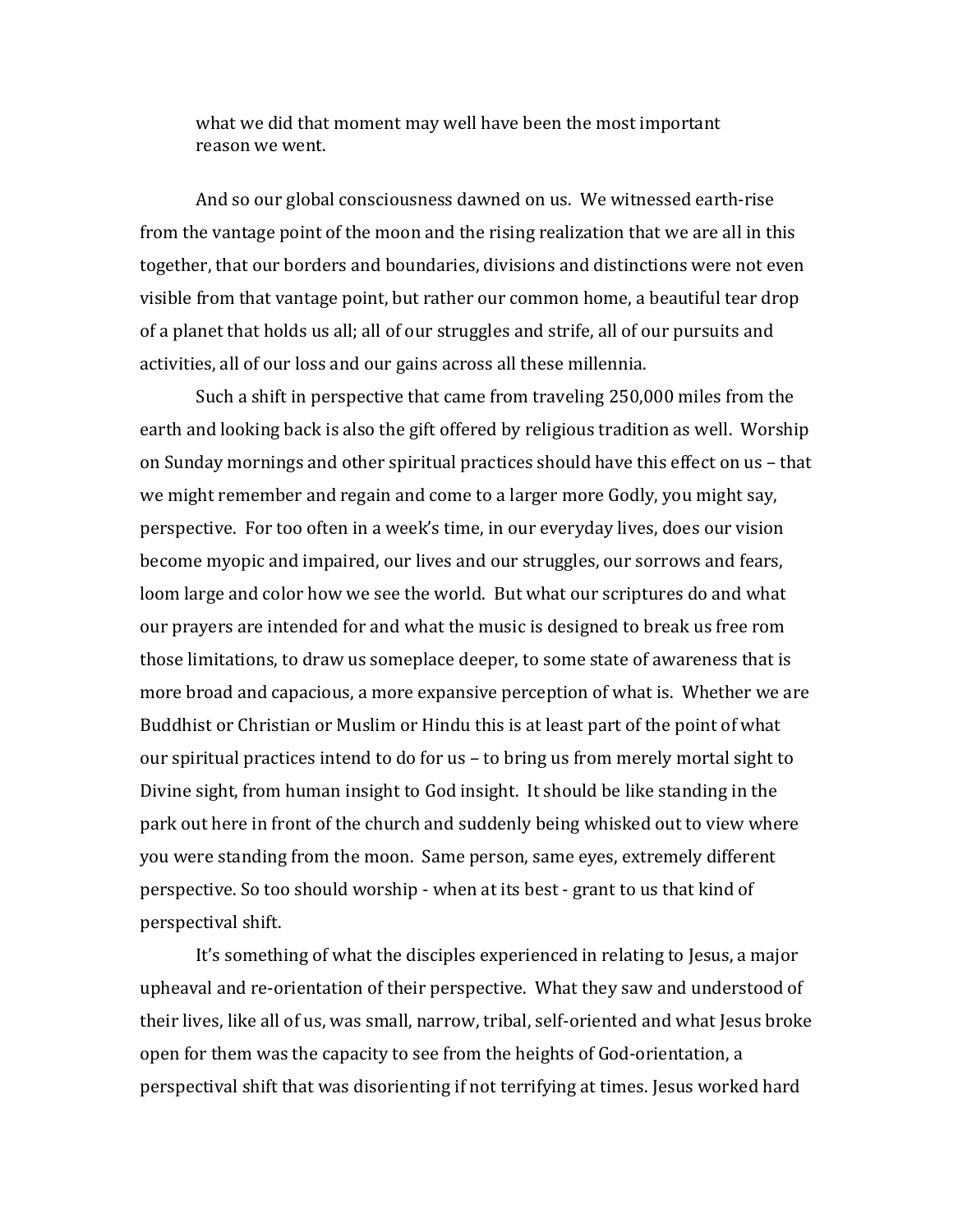to get the disciples beyond their near-sighted vision of the world, of who was first and who was last, who was worthy and who was not, of who was pure and who was not.

So for instance, regarding our scripture for today, children were property, as were women for the most part, and only partly human because they were not yet contributing members of the society yet and yet Jesus says you, who assume that they need to become like you, you actually need to become like them! Same thing with the early church. They too grappling with the major perspectival shift that occurred in the aftershock of the resurrection and the descent of the Holy Spirit. The Apostle Paul in his letter to the Galatians speaks of this shift beautifully when he describes their narrow dividing lines and walls of separation amongst one another that were crumbling in a new oneness of Spirit and purpose. He described the view from the Moon that Jesus' spirit was giving them by saying: "We have now been clothed with Christ and so suddenly there is neither Jew nor Gentile, slave nor free, male nor female, but we are all one in Christ." And we might say in our day and time: "We have put on Christ therefore suddenly there is no longer citizen and immigrant, no longer republican and democrat, no longer American and Russian, no longer the company owner and the company worker but we are all one, all worthy in Christ."

It's the 250,000-miles-out-from-the-moon-to-the-earth perspective and it's the 12-inches-from-the-head-to-the-heart perspective as well.

And when we come to the communion table we should be opened to this major perspectival shift as well. To say that Jesus, who is God, was broken open for us, out of love and forgiveness and acceptance of us, is to draw ideally our consciousness from our individual struggles and thoughts and habits and monkey minds into a much greater mind and space than that, a much broader realm where we belong; well beyond the little kingdom of our own minds and so much greater than the little tyrant of our own egos. We receive the broken God here and reconstitute God in a way through our bodies into the body of God's Church. It's a strange and remarkable thing and ideally makes us realize that we are not alone, we are no longer separate, we are one with our brothers and sisters here and in fact all